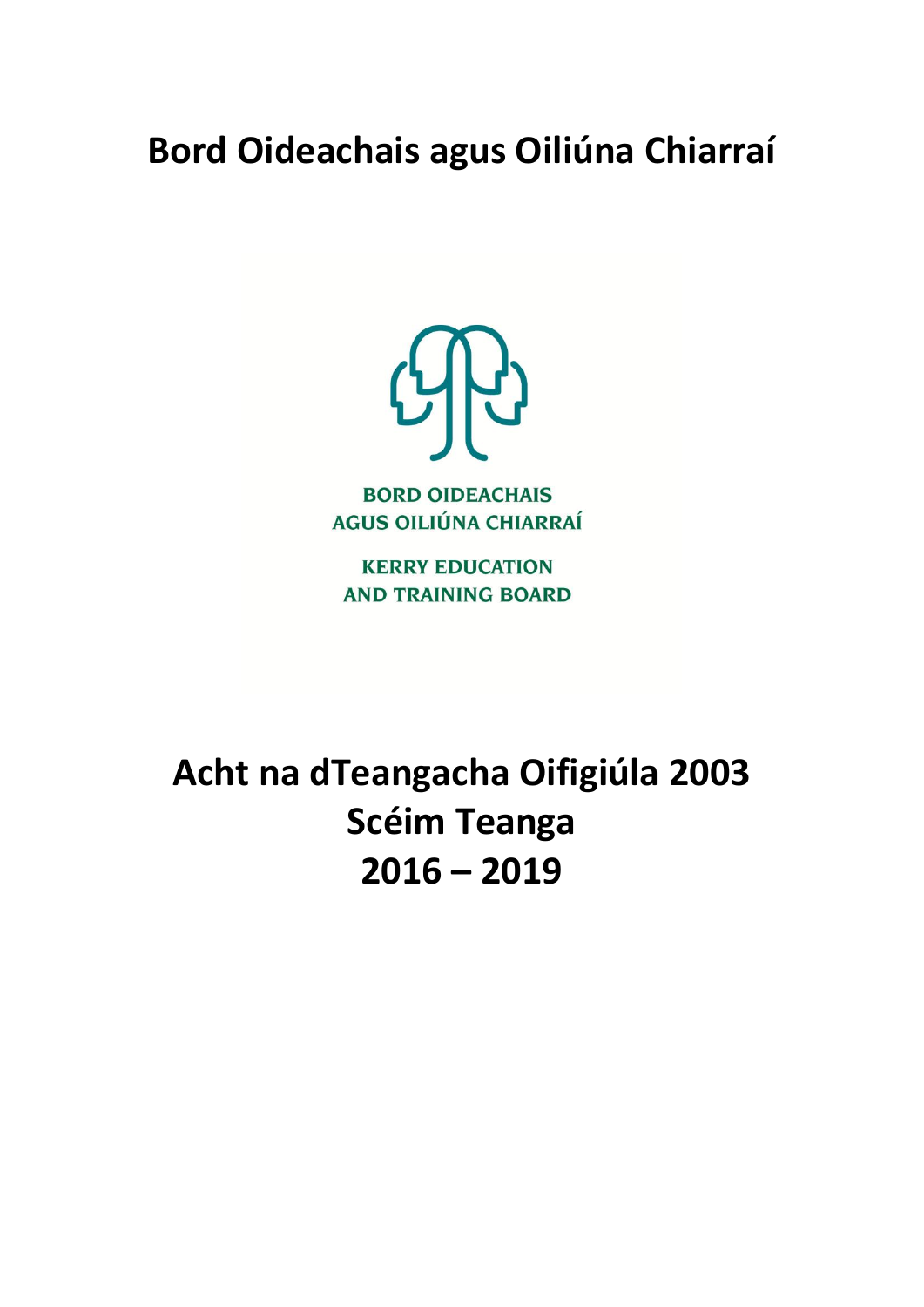|     | Caibidil 1: Réamhrá agus Cúlra                                          |    |
|-----|-------------------------------------------------------------------------|----|
| 1.1 | Réamhrá                                                                 | 3  |
|     | Ullmhú agus Ábhar na Scéime<br>1.2                                      | 3  |
|     | Dáta tosaithe na Scéime<br>1.3                                          | 3  |
|     | Caibidil 2: Bord Oideachais agus Oiliúna Chiarraí                       | 4  |
| 2.1 | Misean agus Aidhmeanna                                                  | 5  |
|     | Príomhfheidhmeanna<br>2.2                                               | 5  |
|     | 2.3 Príomhsheirbhísí                                                    | 6  |
|     | 2.4 Custaiméirí agus Cliaint                                            | 6  |
|     |                                                                         |    |
|     | Caibidil 3: Sonraí seirbhísí ar fáil i mBéarla amháin nó go dátheangach | 7  |
|     | Caibidil 4: Ag feabhsú soláthar seirbhísí i nGaeilge                    | 8  |
|     | Caibidil 5: Ag feabhsú soláthar seirbhísí i nGaeilge sa Ghaeltacht      | 12 |
|     | Caibidil 6: Ag feabhsú inniúlacht sa Ghaeilge                           | 13 |
|     | 6.1 Earcaíocht                                                          | 13 |
|     | 6.2 Oiliúint agus Forbairt                                              | 13 |
|     | 6.3 Poist Shainithe Ghaeilge                                            | 15 |
|     | Caibidil 7: Monatóireacht agus Athbhreithniú                            | 16 |
|     | Caibidil 8: Poibliú na Scéime Comhaontaithe                             | 17 |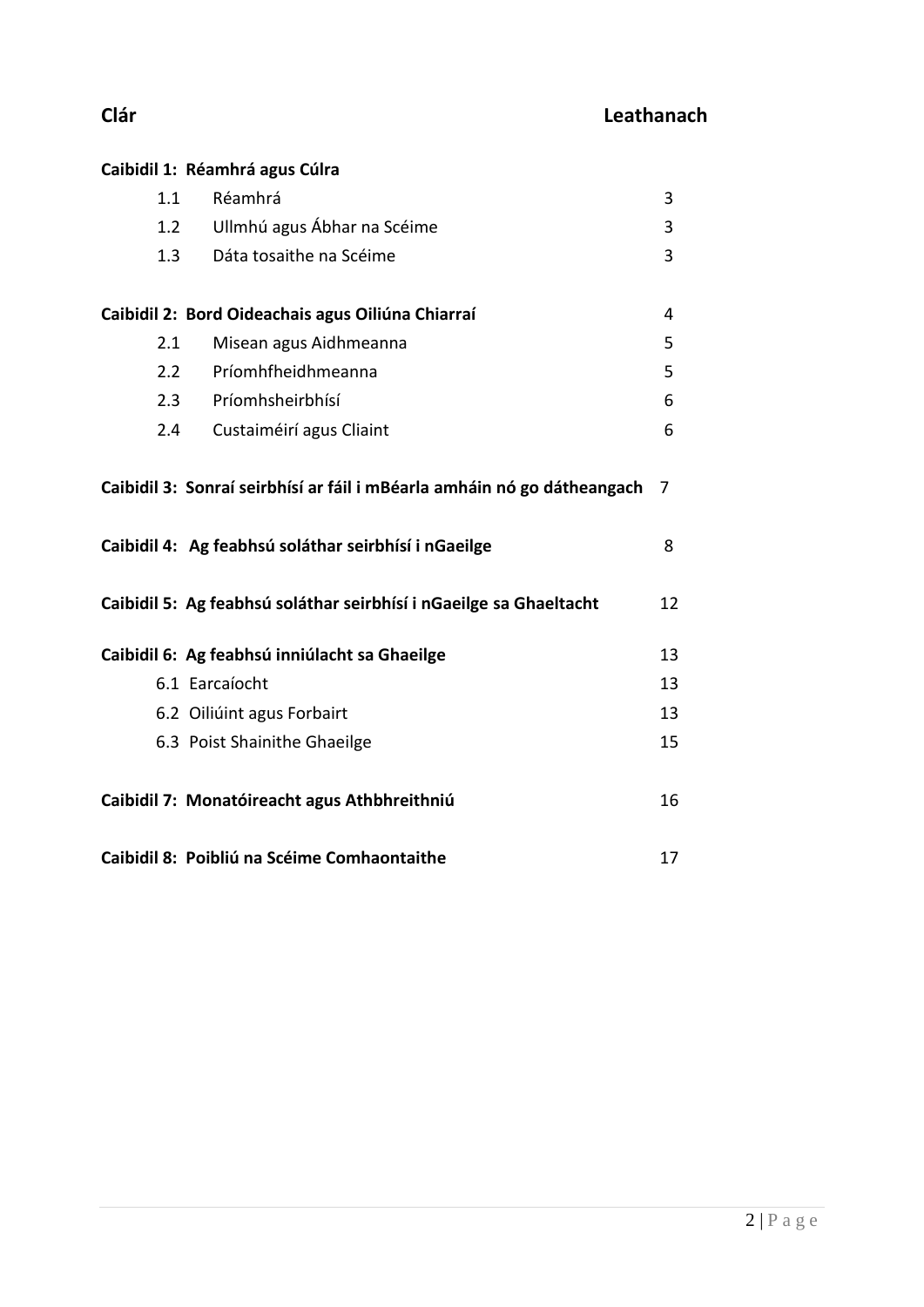## **Caibidil 1: Réamhrá agus Cúlra**

#### **1.1 Réamhrá**

Forálann **Acht na dTeangacha Oifigiúla 2003** d'ullmhú scéim teanga ag comhlachtaí poiblí ag tabhairt mionsonraí faoi na seirbhísí a sholáthraíonn siad:

- trí mheán na Gaeilge,
- trí mheán an Bhéarla, agus
- trí mheán an Bhéarla agus na Gaeilge

agus na bearta a ghlacfar lena chinntiú go ndéanfar aon seirbhís nach bhfuil an comhlacht ag soláthar trí mheán na Gaeilge a sholáthar laistigh de fhráma ama comhaontaithe.

De réir alt 14(3) den Acht, fanann scéimeanna teanga i bhfeidhm ar feadh tréimhse 3 bliana nó go dtí go mbeidh scéim nua daingnithe, cibé acu is déanaí, ag an Aire Ealaíon, Oidhreachta agus Gaeltachta.

#### **1.2 Ullmhú agus Ábhar na Scéime**

Tá aird mar is cuí tugtha ar na Treoirlínte a d'eisigh an Roinn Ealaíon, Oidhreachta agus Gaeltachta agus an scéim seo á hullmhú. Ina theannta sin, tugadh faoi phróiseas cuimsitheach comhairliúcháin leis na páirtithe leasmhara uile.

Tá **Bord Oideachais agus Oiliúna Chiarraí (BOO Chiarraí)** á threorú ag an bprionsabal gur cheart go mbeadh soláthar seirbhísí Gaeilge bunaithe ar:

- an leibhéal bunúsach éilimh ar sheirbhísí ar leith i nGaeilge;
- an tábhacht a bhaineann le cur chuige réamhghníomhach i soláthar seirbhísí dá leithéid, agus
- acmhainní, lena n-áirítear acmhainní daonna agus airgeadais, agus cumas an chomhlachta an cumas riachtanach teanga a fhorbairt nó a rochtain.

Comhlánaíonn an scéim seo prionsabail a bhaineann le Seirbhís ar Ardchaighdeán do Chustaiméirí agus ár gCairt Chustaiméirí. Tá sí curtha le chéile leis an aidhm go gcomhlíonfaí gach oibleagáid ábhartha faoi Acht na dTeangacha Oifigiúla atá ar **Bhord Oideachais agus Oiliúna Chiarraí** ar bhonn céimnithe, tríd an scéim seo agus trí scéimeanna amach anseo.

Tuigtear agus aithnítear an t-am agus an iarracht a chuireann gach duine a bhfuil baint acu leis an bpróiseas seo isteach ann.

#### **1.3 Dáta Tosaithe na Scéime**

Tá an Scéim daingnithe ar an **14 Márta 2016** ag an Aire Ealaíon, Oidhreachta agus Gaeltachta. Tosaíonn sí le héifeacht ón dáta seo agus beidh sí i bhfeidhm ar feadh tréimhse 3 bliana nó go dtí go mbeidh scéim eile daingnithe, cibé acu is déanaí.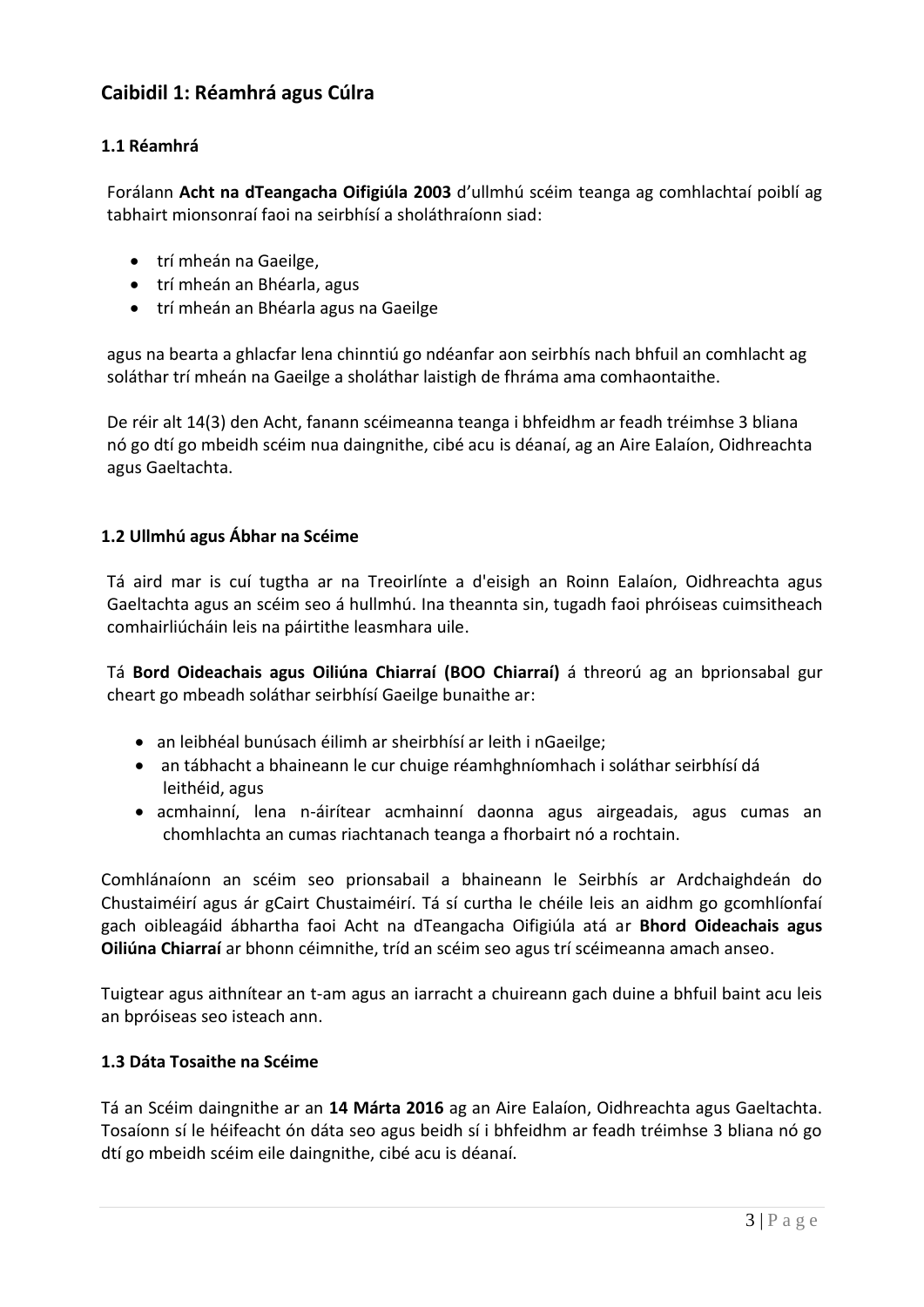## **Caibidil 2: Léargas ginearálta ar Bhord Oideachais agus Oiliúna Chiarraí**

**Bunaíodh Bord Oideachais agus Oiliúna Chiarraí (ar a dtugtaí Seirbhís Oideachais Chiarraí roimhe seo – an VEC i gCiarraí) ar an 1 Iúil 2013. Is gníomhaireacht reachtúil é BOO Chiarraí atá freagrach as seirbhísí oideachais agus oiliúna a chur ar fáil i gCo. Chiarraí.**

#### **Scoileanna agus Ionaid Bhord Oideachais Chiarraí**

- 8 Meánscoil (Coláiste Phobail Oileán Chiarraí, Scoil Chuimsitheach an Tóchair, Coláiste na Sceilge i gCathair Saidhbhín, Gaelcholáiste Chiarraí i dTrá Lí, Coláiste Pobail Chill Airne, Coláiste Pobail Chill Orglan, Coláiste na Ríochta, Coláiste Ghleann Lí i dTrá Lí).
- 4 Choláiste a chuireann cúrsaí iar-Ardteistiméireachta ar fáil (Cathair Saidhbhín, Cill Airne, Lios Tuathail, Trá Lí).
- Ionad Oiliúna Bhord Oideachais Chiarraí, Móin an Bhaile, Trá Lí.
- 4 Ionad Oideachais d'Aosaigh (Ionad Uí Chonaill i gCathair Saidhbhín, An Tóchar sa Tóchar, Ionad Oideachais d'Aosaigh, an Neidín, Tech Amergin sa Choireán).
- 4 Chlár VTOS (Trá Lí, Cill Airne, Lios Tuathail, Ciarraí Theas).
- 5 Chlár Ógtheagmhála (Ciarraí Theas, Trá Lí (2), Cill Airne agus Lios Tuathail i gcomhar le Seirbhísí Óige Dheoise Chiarraí (KDYS)).
- 8 g Clár Litearthachta d'Aosaigh agus Oideachas Bunata Aosach (Cathair Saidhbhín, Oileán Chiarraí, an Daingean, an Neidín, Cill Airne, Cill Orglan, Lios Tuathail, Trá Lí).
- An Tionscnamh um Fhilleadh ar an Oideachas ar fud an chontae.
- Clár Oideachais Pobail ar fud an chontae.
- Clár Ranganna Oíche ar fáil i 5 Scoil/Coláiste agus 4 Ionad Oideachais d'Aosaigh.
- Seirbhís Threorach agus Eolais d'Aosaigh ar fud an chontae.
- Ionad Oideachais agus Oiliúna Allamuigh Cheapach na Liath & Ionad Oideachais Pháirc Náisiúnta Chill Airne.
- Ionad Spóirt agus Fóillíochta Réigiúnach Thrá Lí atá faoi chomhúinéireacht ag BOO Chiarraí agus Comhairle Contae Chiarraí.

Is eagraíocht mhór é BOO Chiarraí le breis is 1000 fostaí, breis is 3000 mac léinn in oideachas lánaimseartha, timpeall 1500 cúrsa Bhreisoideachais agus Oiliúna ag freastal ar thart ar 16000 foghlaimeoir agus ag a bhfuil buiséad bliantúil thart ar €55 milliún.

#### **2.1 Misean agus Aidhmeanna**

An misean atá ag Bord Oideachais agus Oiliúna Chiarraí, i gcomhar le gníomhaireachtaí eile oideachais agus oiliúna agus comhlachtaí forbartha pobail, ná sochaí foghlama ar feadh an tsaoil a chruthú agus a fhorbairt i gCiarraí, ionas go mbeidh fáil ag gach duine atá ag cur fúthu sa chontae ar an oideachas agus ar an oiliúint atá ag teastáil uathu.

#### **2.2 Príomhfheidhmeanna**

Is iad na príomhfheidhmeanna a bhíonn ag Boird Oideachais agus Oiliúna, mar atá ráite i Rannóg 10 d'Acht na mBord Oideachais agus Oiliúna 2013, ná:

a) na rudaí seo leanas a chur ar bun agus a chaomhnú ina limistéir feidhme: scoileanna aitheanta, ionaid oideachais agus ionaid oideachais nó oiliúna, b) nuair a ordaíonn an tAire é: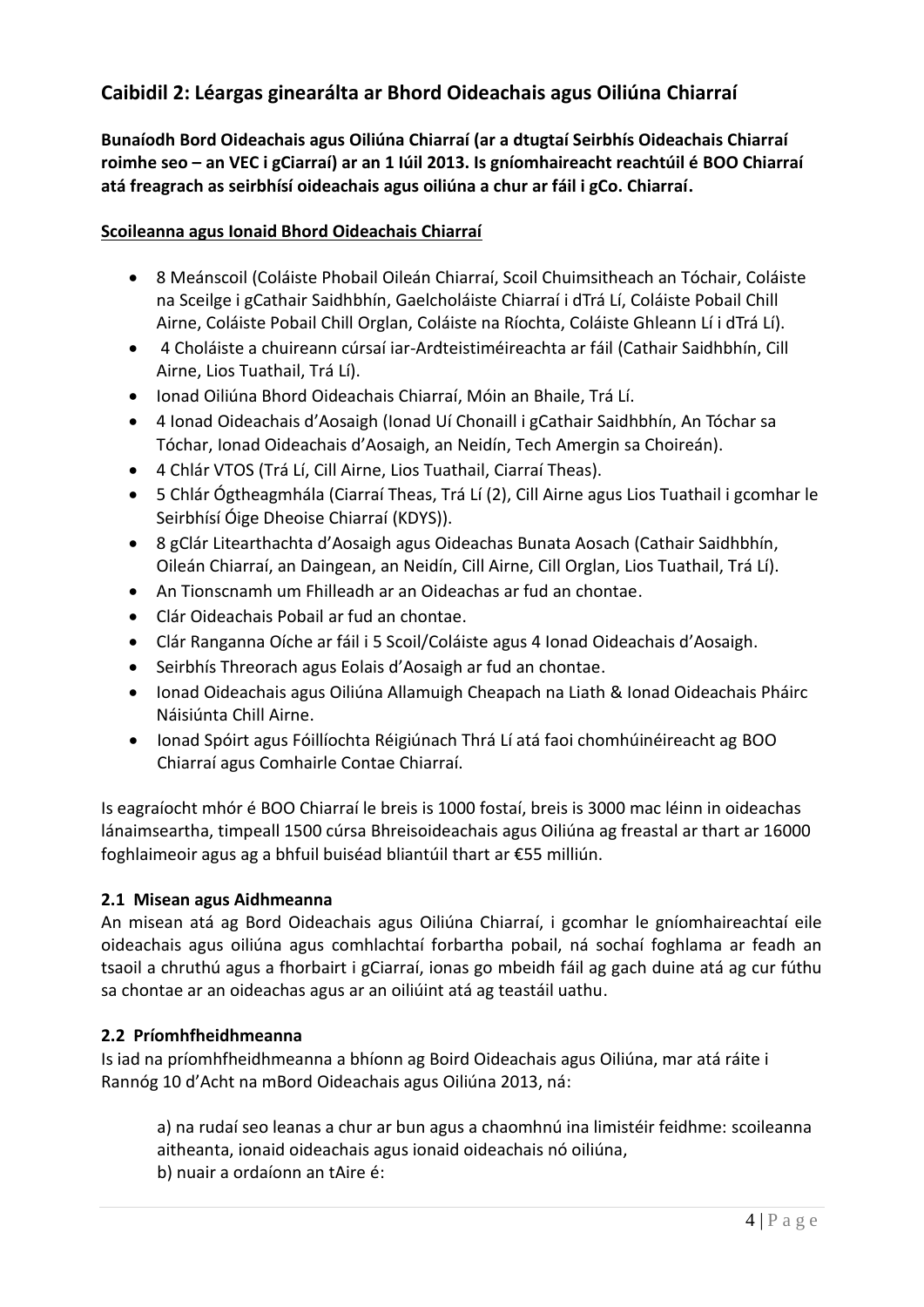i. scoileanna aitheanta a chur ar bun agus a chaomhnú sa limistéir feidhme, ii. ionaid oideachais a chur ar bun agus a chaomhnú sa limistéir feidhme, iii. ionaid oideachais nó scoileanna aitheanta sa limistéir feidhme a chaomhnú, agus

iv. Áiseanna oideachais nó oiliúna sa limistéir feidhme a chur ar bun, a chaomhnú nó acmhainní a chur ar fáil dóibh.

c) pleanáil, soláthar, comhordú agus athbhreithniú a dhéanamh ar oideachas agus oiliúint sa limistéir feidhme, ag cur oideachas agus oiliúint ar mhaithe le fostaíocht a bhaint amach san áireamh, agus seirbhísí coimhdeacha freisin:

i. scoileanna nó ionaid oideachais aitheanta faoi chothabháil ag an BOO,

- ii. Áiseanna oideachais nó oiliúna faoi chothabháil nó maoinithe ag an BOO,
- iii. Ionad coinneála leanaí atá faoi chothabháil ag comhlachtaí eile poiblí,

d) socruithe a dhéanamh le, agus seirbhísí tacaíochta a thabhairt do sholáthróirí oideachais nó oiliúna,

e) scoláireachtaí a chur ar bun,

f) ráiteas straitéise a ghlacadh chuige féin,

g) plean seirbhíse bliantúil a ghlacadh chuige féin,

h) comhoibriú le duine ar bith atá ainmnithe chun iniúchadh inmheánach a dhéanamh,

i) oideachas agus oiliúint a chur ar fáil nuair a iarrtar é, agus ar son, aon duine a chuireann maoiniú d'oiliúint ar fáil ó airgead a tugadh don ghníomhaireacht sin ón Oireachtas,

j) tacaíocht a chur ar fáil do sheirbhísí obair don óige sa limistéir feidhme ó thaobh cur ar fáil na seirbhísí sin, comhordú, riaradh agus measúnú a dhéanamh orthu agus eolas a chur ar fáil don Aire Leanaí agus Gnóthaí Óige nuair a iarrtar é maidir leis an tacaíocht sin, agus

k) a mheas pé acu an bhfuil an tslí a chomhlíonann sé a chuid dualgas tíosach agus éifeachtach.

Tá BOO Chiarraí gníomhach sna pobail áitiúla trí chláracha oiliúna agus oideachais a sholáthar go díreach in ionaid oiliúna, i gcoláistí agus ionaid oiliúna agus oideachais eile.

#### **2.3 Príomhsheirbhísí BOO Chiarraí**

- Oideachas Iar-bhunscoile
- Breisoideachas agus Oiliúint
- Seirbhísí Tacaíochta Corparáideacha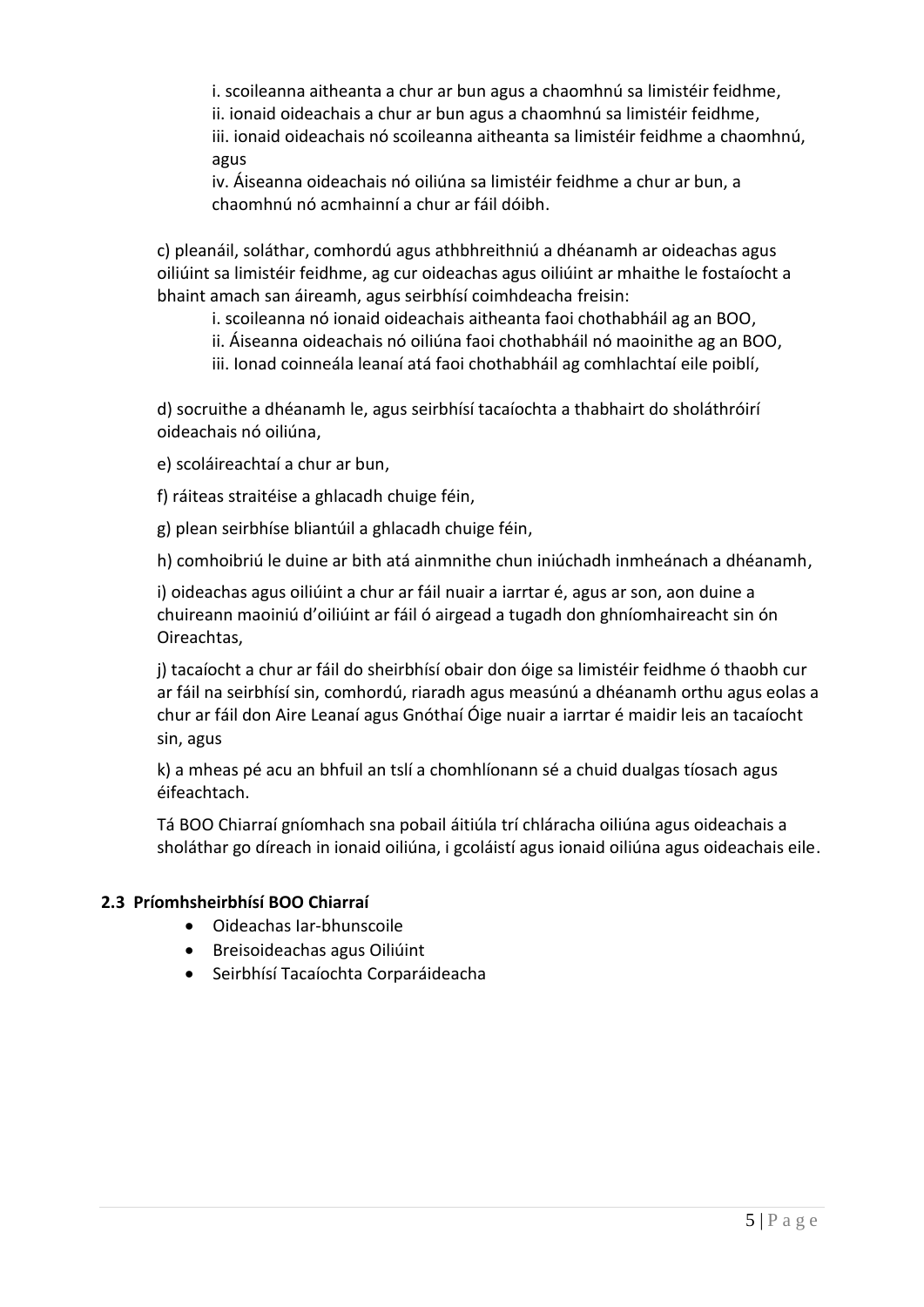#### **2.4 Custaiméirí agus Cliaint**

#### *Scoileanna:*

Scoil Chuimsitheach an Tóchair Coláiste Phobail Oileán Chiarraí Coláiste Gleann Lí Coláiste na Sceilge Gaelcholáiste Chiarraí Coláiste Phobail Chill Airne Coláiste Pobail Chill Orglan Coláiste na Ríochta

#### **Ionaid Bhreisoideachais agus Oiliúna:**

#### *Ionaid Oideachais d'Aosaigh agus Breisoideachais:*

Ionad Oideachais d'Aosaigh, Neidín Ionad Uí Chonaill, Cathair Saidhbhín Ionad Oideachais d'Aosaigh, An Tóchar Tech Amergin, Ionad Oideachais Pobail agus Ealaíona Coláiste Breisoideachais Chiarraí Coláiste Breisoideachais Chiarraí Thuaidh Ionad Oiliúna Bhord Oideachais agus Oiliúna Chiarraí

#### *Spórt agus Oideachas Allamuigh:*

Ionad Oideachais agus Oiliúna Allamuigh Cheapach na Liath Ionad Oideachais Pháirc Náisiúnta Chill Airne Ionad Spóirt agus Fóillíochta Réigiúnach Thrá Lí (i bpáirtnéireacht le Comhairle Contae Chiarraí)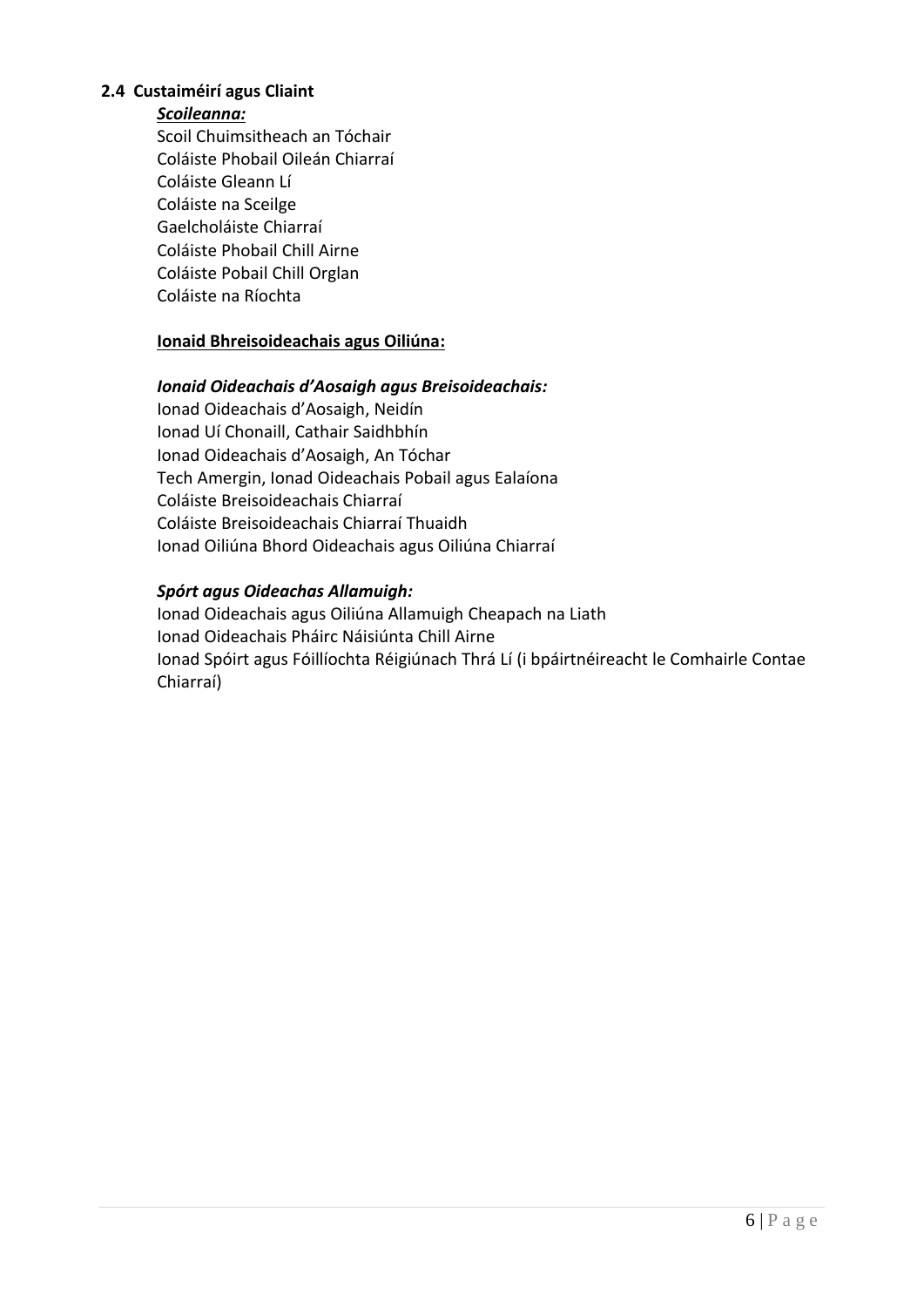## **Caibidil 3: Sonraí seirbhísí ar fáil i mBéarla amháin nó go dátheangach**

Sonraí na seirbhís atá ar fáil faoi láthair i mBéarla amháin nó go dátheangach i nGaeilge agus i mBéarla; **ag cur seirbhísí sa Ghaeltacht san áireamh**.

| Soláthar Seirbhísí ar fáil faoi láthair                                                |                                                                                                                                                                                                                                                                                                                   |                                                                                                                                                                                   |  |  |
|----------------------------------------------------------------------------------------|-------------------------------------------------------------------------------------------------------------------------------------------------------------------------------------------------------------------------------------------------------------------------------------------------------------------|-----------------------------------------------------------------------------------------------------------------------------------------------------------------------------------|--|--|
| Seirbhísí<br>(Ginearálta)                                                              | Seirbhísí i mBéarla amháin                                                                                                                                                                                                                                                                                        | Go dátheangach, i mBéarla<br>agus i nGaeilge                                                                                                                                      |  |  |
| <b>Scoileanna</b>                                                                      | Scoil Chuimsitheach an Tóchair<br>Coláiste Phobail Oileán Chiarraí<br>Coláiste Gleann Lí<br>Coláiste Pobail Chill Airne<br>Coláiste Pobail Chill Orglan<br>Coláiste na Ríochta                                                                                                                                    | Coláiste na Sceilge<br>Gaelcholáiste Chiarraí                                                                                                                                     |  |  |
| <b>Ionaid Oideachais</b><br>d'Aosaigh agus<br><b>Ionaid</b><br><b>Bhreisoideachais</b> | Ionad Oideachais d'Aosaigh Neidín<br>Ionad Oideachais Uí Chonaill<br>Ionad Oideachais d'Aosaigh, An Tóchar<br>Tech Amergin, Ionad Oideachais Pobail<br>agus Ealaíona<br>Coláiste Breisoideachais Chiarraí<br>Coláiste Breisoideachais Chiarraí Thuaidh<br>Ionad Oiliúna Bhord Oideachais agus<br>Oiliúna Chiarraí |                                                                                                                                                                                   |  |  |
| Ionad Spóirt agus<br><b>Oideachais</b><br><b>Allamuigh</b>                             | Ionad Oideachais agus Oiliúna Allamuigh<br>Cheapach na Liath.<br>Ionad Spóirt agus Fóillíochta Réigiúnach<br>Thrá Lí (i bpáirtnéireacht le Comhairle<br>Contae Chiarraí)                                                                                                                                          |                                                                                                                                                                                   |  |  |
| Seirbhísí sa<br>Ghaeltacht                                                             | I mBéarla amháin                                                                                                                                                                                                                                                                                                  | Go dátheangach, i mBéarla<br>agus i nGaeilge                                                                                                                                      |  |  |
| Níl aon ionad buan<br>ag BOO Chiarraí i<br>gceantair<br>Ghaeltachta an<br>chontae.     |                                                                                                                                                                                                                                                                                                                   | An Tionscnamh um Fhilleadh ar<br>an Oideachas (Cúrsa leibhéal 5<br>FETAC Level 5 i gCúram Leanaí)<br>Cúrsaí Oideachais Pobail<br>éagsúla                                          |  |  |
|                                                                                        |                                                                                                                                                                                                                                                                                                                   | Cúrsaí i dTacaíocht Cúram<br>Sláinte QQI Leibhéal 5 i<br>gcomhar le Comhchoiste<br>Ghaeltacht Uíbh Ráthaigh<br>Cuirtear cúrsaí litearthachta ar<br>fáil i nGaeilge agus i mBéarla |  |  |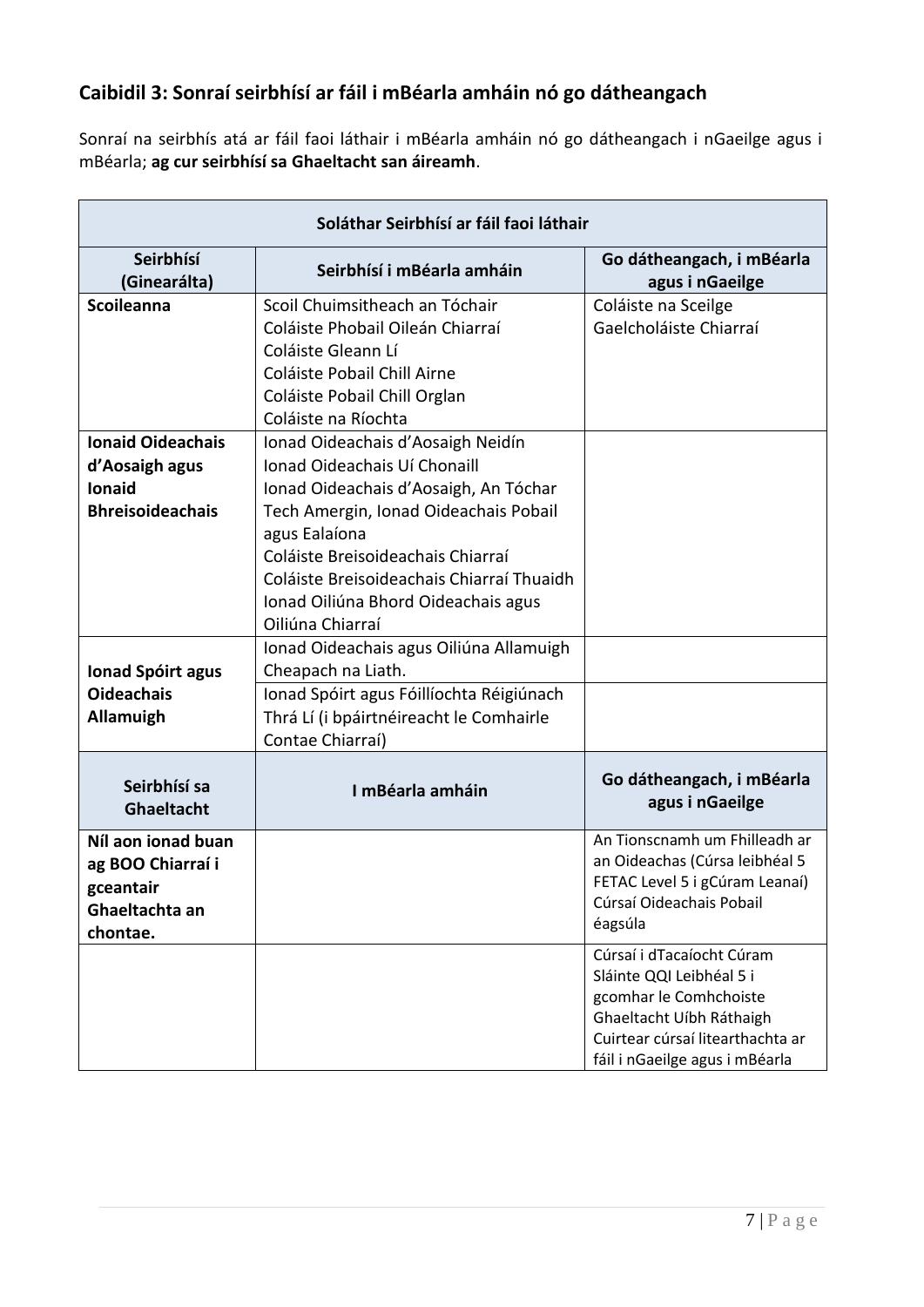## **Caibidil 4: Ag Feabhsú Soláthar Seirbhísí i nGaeilge**

**Is riachtanais éigeantacha faoi Acht na dTeangacha Oifigiúla 2003 iad na forálacha i gcló liath atá le feiceáil sa tábla thíos.**

| <b>Modh</b>                         | <b>Gealltanas</b>                                                    |                                                                                                                  |            |  |  |
|-------------------------------------|----------------------------------------------------------------------|------------------------------------------------------------------------------------------------------------------|------------|--|--|
| <b>Cumarsáide leis</b>              |                                                                      |                                                                                                                  |            |  |  |
| an bPobal                           |                                                                      |                                                                                                                  |            |  |  |
| Fógraí                              |                                                                      | Beidh na fógraí réamhthaifeadta seo a leanas i nGaeilge                                                          | Éigeantach |  |  |
| réamhthaifeadta                     | nó dátheangach:                                                      |                                                                                                                  |            |  |  |
| ó Bhéal                             | Cuirfear fógraí taifeadta ó bhéal ar fáil i nGaeilge nó<br>$\bullet$ |                                                                                                                  |            |  |  |
|                                     | go dátheangach ar an nguthán nuair atá ár n-oifigí                   |                                                                                                                  |            |  |  |
|                                     | dúnta.                                                               |                                                                                                                  |            |  |  |
|                                     | $\bullet$                                                            |                                                                                                                  |            |  |  |
|                                     |                                                                      | Cuirfear fógraí taifeadta ó bhéal a chraoltar ar chóras<br>fógartha poiblí ar fáil i nGaeilge nó go dátheangach. |            |  |  |
|                                     |                                                                      |                                                                                                                  |            |  |  |
|                                     | $\bullet$                                                            | Cuirfear fógraí ó bhéal a chruthaítear agus a chraoltar                                                          |            |  |  |
|                                     |                                                                      | trí chóras ríomhtheachtaireachta nó trí chóras                                                                   |            |  |  |
|                                     |                                                                      | ríomhfhreagartha gutháin ar fáil i nGaeilge nó go                                                                |            |  |  |
|                                     | dátheangach.                                                         |                                                                                                                  |            |  |  |
|                                     |                                                                      | Tabhair faoi deara gur fógairtí 'taifeadta' seachas fógairtí                                                     |            |  |  |
|                                     | 'beo' a bhaineann le hábhar anseo.                                   |                                                                                                                  |            |  |  |
|                                     |                                                                      |                                                                                                                  |            |  |  |
|                                     | Sa chás go bhfuil Ordú Logainmneacha i bhfeidhm,                     |                                                                                                                  |            |  |  |
|                                     |                                                                      | úsáidfear an leagan Gaeilge den Logainm atá sonraithe                                                            |            |  |  |
|                                     |                                                                      | san Ordú sin i bhfógraí taifeadta ó bhéal a dhéanann nó                                                          |            |  |  |
|                                     | ar a shon.                                                           |                                                                                                                  |            |  |  |
| <b>Modh</b>                         | <b>Gealltanas</b>                                                    |                                                                                                                  |            |  |  |
| <b>Cumarsáide leis</b><br>an bPobal |                                                                      |                                                                                                                  |            |  |  |
|                                     | Litreacha agus                                                       | Tabharfar freagra ar an gcumarsáid                                                                               | Éigeantach |  |  |
|                                     | Post leictreonach                                                    | scríofa uile sa teanga oifigiúil ina                                                                             |            |  |  |
|                                     |                                                                      | bhfuarthas í.                                                                                                    |            |  |  |
| Cumarsáid i                         | Stáiseanóireacht                                                     | Ceannteidil ar stáiseanóireacht                                                                                  | Éigeantach |  |  |
| Scríbhinn                           |                                                                      |                                                                                                                  |            |  |  |
|                                     |                                                                      | duillíní dea-mhéine, leatháin                                                                                    |            |  |  |
|                                     |                                                                      |                                                                                                                  |            |  |  |
|                                     |                                                                      |                                                                                                                  |            |  |  |
|                                     |                                                                      |                                                                                                                  |            |  |  |
|                                     |                                                                      | nGaeilge nó go dátheangach.                                                                                      |            |  |  |
| Comharthaí                          | Comharthaí                                                           | Ní mór an chomharthaíocht uilig a<br>chuireann Bord Oideachais agus                                              | Éigeantach |  |  |
|                                     |                                                                      | Oiliúna Chiarraí in airde nó a                                                                                   |            |  |  |
|                                     |                                                                      | chuirtear in airde thar a cheann a                                                                               |            |  |  |
|                                     |                                                                      | bheith i nGaeilge nó dátheangach,                                                                                |            |  |  |
|                                     |                                                                      | faoi réir na rialachán (I.R. Uimh                                                                                |            |  |  |
|                                     |                                                                      | 391/2008).                                                                                                       |            |  |  |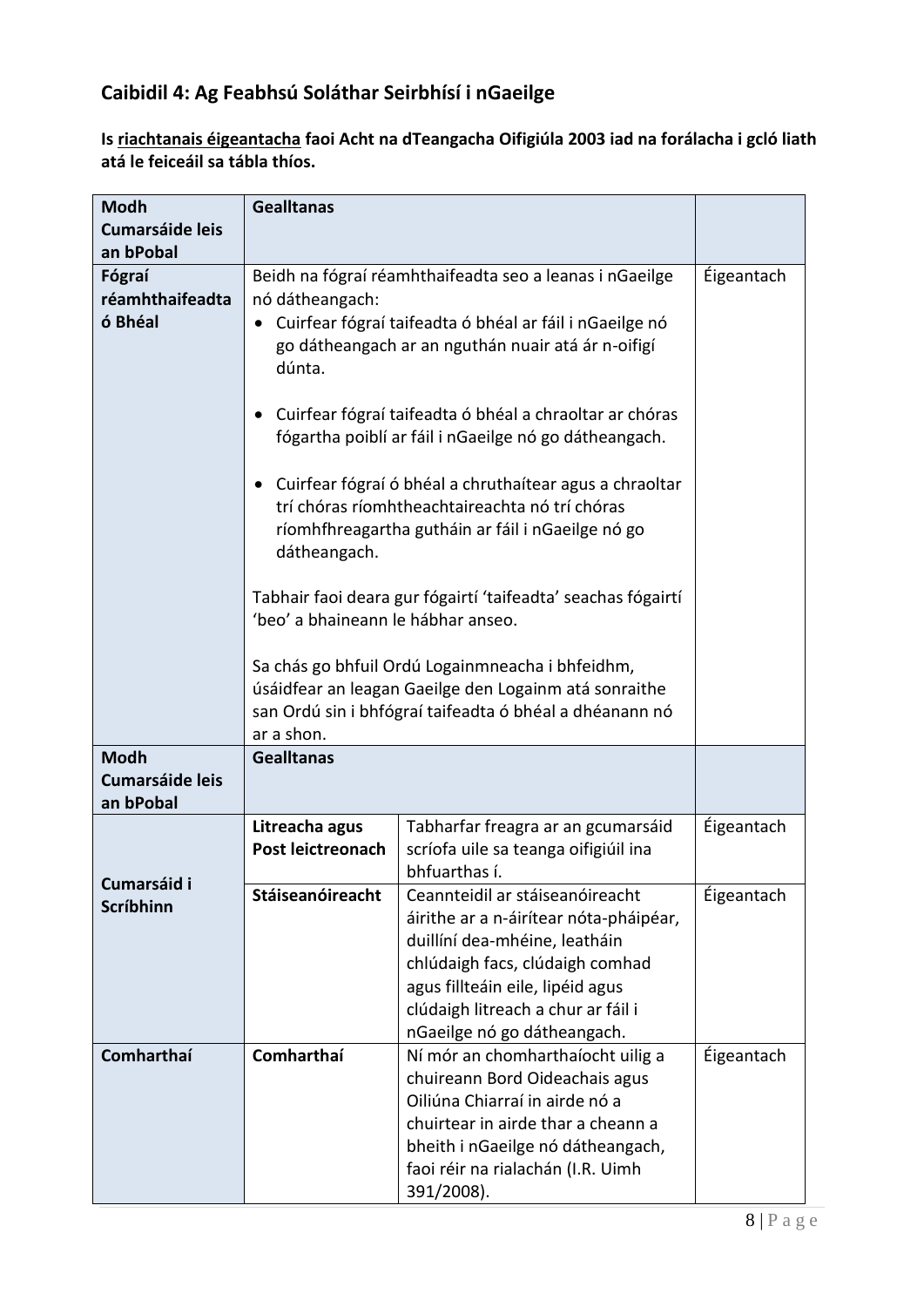| Modh Cumarsáide leis an bPobal                       |                                  | <b>Gealltanas</b>                                                                                                                                                                                                                                                                                                              |            |
|------------------------------------------------------|----------------------------------|--------------------------------------------------------------------------------------------------------------------------------------------------------------------------------------------------------------------------------------------------------------------------------------------------------------------------------|------------|
|                                                      | Foilseacháin                     | Foilseofar cáipéisí ina leagtar amach<br>tograí polasaí poiblí, cuntais iniúchta nó<br>ráitis airgeadais, tuarascálacha bliantúla<br>agus ráitis straitéise i nGaeilge agus i<br>mBéarla ag an am céanna.                                                                                                                      | Éigeantach |
| Foilseacháin                                         | Ciorcláin /<br><b>Cora Poist</b> | I gcás ina ndéanfaidh comhlacht poiblí<br>cumarsáid i scríbhinn nó leis an bpost<br>leictreonach leis an bpobal i gcoitinne nó le<br>haicme den phobal i gcoitinne chun<br>faisnéis a thabhairt don phobal nó don<br>aicme, cinnteoidh an comhlacht gur i<br>nGaeilge, nó i mBéarla agus i nGaeilge, a<br>bheidh an chumarsáid | Éigeantach |
| Logainmneach<br><b>An Ghaeltacht</b><br>a Gaeltachta |                                  | Bainfear úsáid as Logainmneacha Oifigiúla<br>na gCeantar Gaeltachta i ngnó oifigiúil i<br>gcomhréir leis an reachtaíocht.                                                                                                                                                                                                      | Éigeantach |

Seo a leanas liosta gníomhartha molta ag Bord Oideachais agus Oiliúna Chiarraí faoi gach seirbhís.

| <b>Modh Cumarsáide leis an bPobal</b> |                   | <b>Gealltanas</b>                                                                  | <b>Amlíne</b><br>Laistigh de<br>Bl.1/Bl.2/Bl.3 |
|---------------------------------------|-------------------|------------------------------------------------------------------------------------|------------------------------------------------|
|                                       | Fáiltiú           | Beannófar do chustaiméirí i dtosach                                                | Ó thús na                                      |
|                                       |                   | báire i nGaeilge agus ansin i mBéarla.                                             | scéime                                         |
|                                       |                   | Beidh seirbhís trí mheán na Gaeilge ar<br>fáil ón gCeannoifig; Coláiste na Sceilge |                                                |
|                                       |                   | agus Gaelcholáiste Chiarraí                                                        |                                                |
|                                       | Seirbhís duine le | Cuirfear liosta suas chun dáta ar fáil de                                          | Ó thús na                                      |
|                                       | duine/ Seirbhís   | bhaill foirne atá in ann seirbhís a chur                                           | scéime                                         |
|                                       | <b>Chuntair</b>   | ar fáil i nGaeilge.                                                                |                                                |
|                                       | Lasc-chlár        | Tabharfaidh foireann an lasc-chláir                                                | Ó thús na                                      |
|                                       |                   | ainm an chomhlachta phoiblí i nGaeilge                                             | scéime                                         |
| Cumarsáid ó                           |                   | agus i mBéarla agus ainm gach scoil                                                |                                                |
| <b>Bhéal/in</b>                       |                   | agus Ionad.                                                                        |                                                |
| <b>Scríbhinn</b>                      | <b>Cumarsáid</b>  | Cuirfidh baill foirne dhátheangacha                                                | I mBliain 1                                    |
|                                       | ghutháin leis an  | custaiméirí ar an eolas go bhfuil                                                  |                                                |
|                                       | bpobal            | siad sásta gnó a dhéanamh trí Ghaeilge                                             |                                                |
|                                       |                   | má theastaíonn.                                                                    |                                                |
|                                       | Fógraí            | Beidh beannuithe pearsanta                                                         | I mBliain 1                                    |
|                                       | réamhthaifeadta   | réamhthaifeadta gutháin na mball                                                   |                                                |
|                                       | ó bhéal           | foirne i bhfoirm dhátheangach.                                                     |                                                |
|                                       | Fógraí beo        | Beidh 10% d'fhógraí beo dátheangach.                                               | I mBliain 1                                    |
|                                       | Bileoga eolais/   | Beidh leagan dátheangach nó Gaeilge                                                | Faoi dheireadh                                 |
|                                       | <b>Bróisiúir</b>  | ar fáil de na bileoga eolais agus                                                  | na scéime.                                     |
|                                       |                   | na bróisiúir is mó a úsáidtear.                                                    |                                                |
|                                       |                   |                                                                                    |                                                |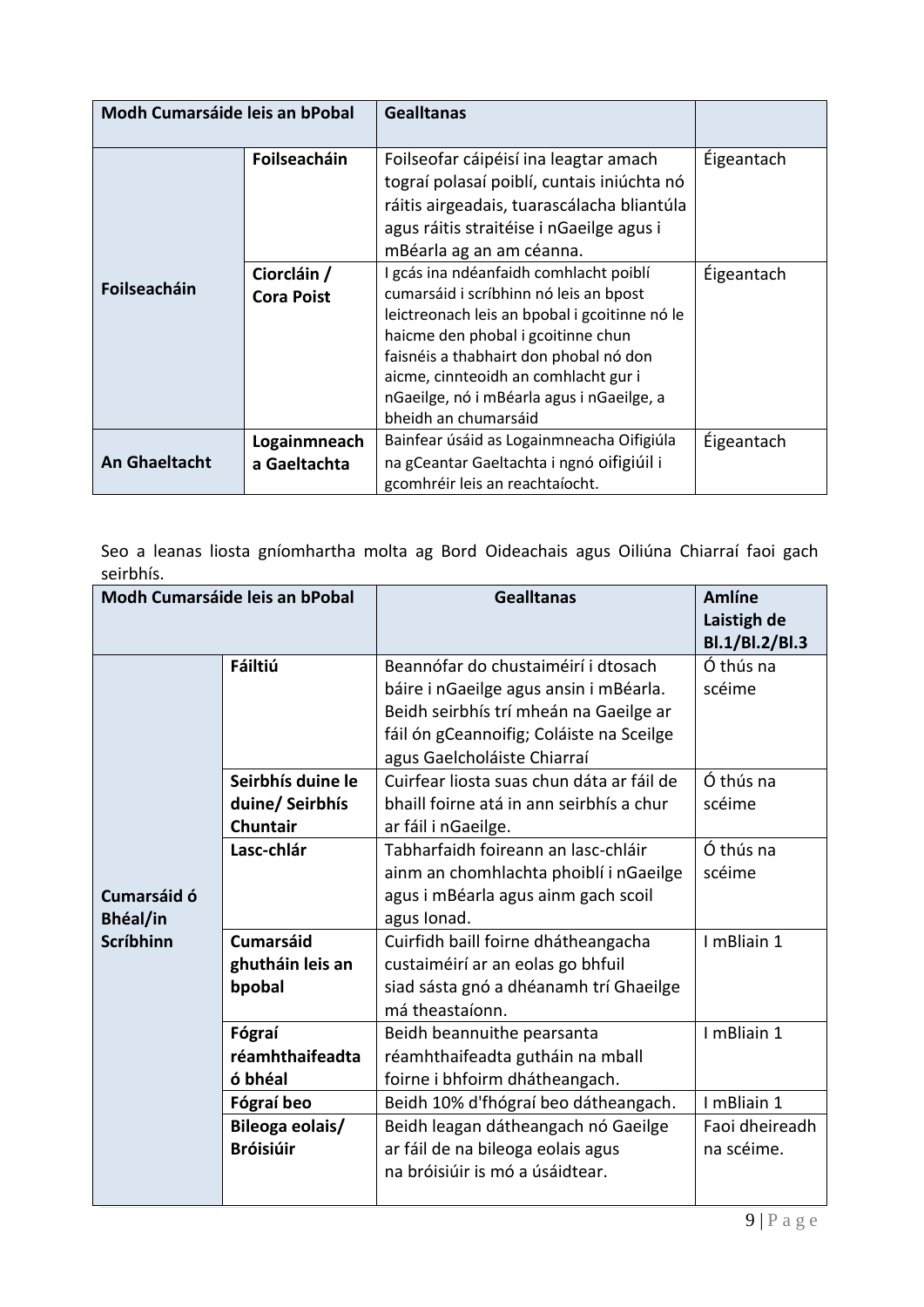|                                     | Foirmeacha<br>iarratais               | Beidh leagan dátheangach nó Gaeilge ar<br>fáil de na foirmeacha iarratais seo a leanas:<br>Foirmeacha iarratais ar phostanna<br>ainmnithe Gaeilge;<br>Foirmeacha iontrála do Ghaelcholáiste<br>Chiarraí agus don Aonad i gColáiste na<br>Sceilge. | I mBliain 2                             |
|-------------------------------------|---------------------------------------|---------------------------------------------------------------------------------------------------------------------------------------------------------------------------------------------------------------------------------------------------|-----------------------------------------|
|                                     | <b>Modh Cumarsáide leis an bPobal</b> | <b>Gealltanas</b>                                                                                                                                                                                                                                 | Amlíne<br>Laistigh de<br>Bl.1/Bl.2/Bl.3 |
|                                     | Preaseisiúintí                        | Eiseofar 50% de na preaseisiúintí go<br>dátheangach. An aidhm ná go n-<br>eiseofar an t-ábhar seo go<br>comhuaineach.                                                                                                                             | Ó thús na<br>scéime                     |
|                                     | Urlabhraithe na<br>Meán               | Beidh urlabhraí/urlabhraithe Gaeilge ar<br>fáil i gcomhair agallamh leis<br>na meáin Ghaeilge.                                                                                                                                                    | Ó thús na<br>scéime                     |
| Na Meáin                            | Óráidí                                | Beidh 10% d'ábhar Gaeilge in óráidí<br>Béarla. Bheifí ag súil anseo go<br>gcuimseofaí beannachtaí tosaigh agus<br>deiridh óráide mar aon le tagairtí anonn<br>is anall i nGaeilge d'ábhar agus/nó<br>d'ócáid na hóráide, ar a laghad.             | Ó thús na<br>scéime.                    |
|                                     | Eile                                  | Beidh gach óráid oifigiúil ó BOO<br>Chiarraí sa Ghaeltacht i nGaeilge<br>amháin.                                                                                                                                                                  | I mBliain 1                             |
|                                     | Ríomhphost                            | Beidh gnáth-theachtaireachtaí<br>ríomhphoist - séanadh mar shampla -<br>dátheangach.                                                                                                                                                              | Deireadh<br><b>Bhliain 2</b>            |
| <b>Teicneolaíoch</b><br>t Faisnéise | <b>Suíomhanna</b><br>idirlín          | Beidh an t-ábhar seasta ar an suíomh<br>gréasáin agus ar shuíomh gréasáin<br>tánaisteach ar bith eile de chuid an<br>chomhlachta phoiblí ar fáil go<br>dátheangach.                                                                               | Deireadh<br><b>Bhliain 2</b>            |
|                                     | <b>Córais</b><br>ríomhaireachta       | Beidh córas ríomhaireachta nua ar bith<br>a shuiteálfar ábalta déileáil<br>leis an nGaeilge.                                                                                                                                                      | Ó dháta na<br>suiteála                  |
|                                     | Seirbhísí<br>idirghníomhacha          | Cuirfear gach seirbhís nua ar líne agus<br>idirghníomhach do BOO Chiarraí ar fáil<br>ar bhonn dátheangach.                                                                                                                                        | Faoi dheireadh<br>na scéime             |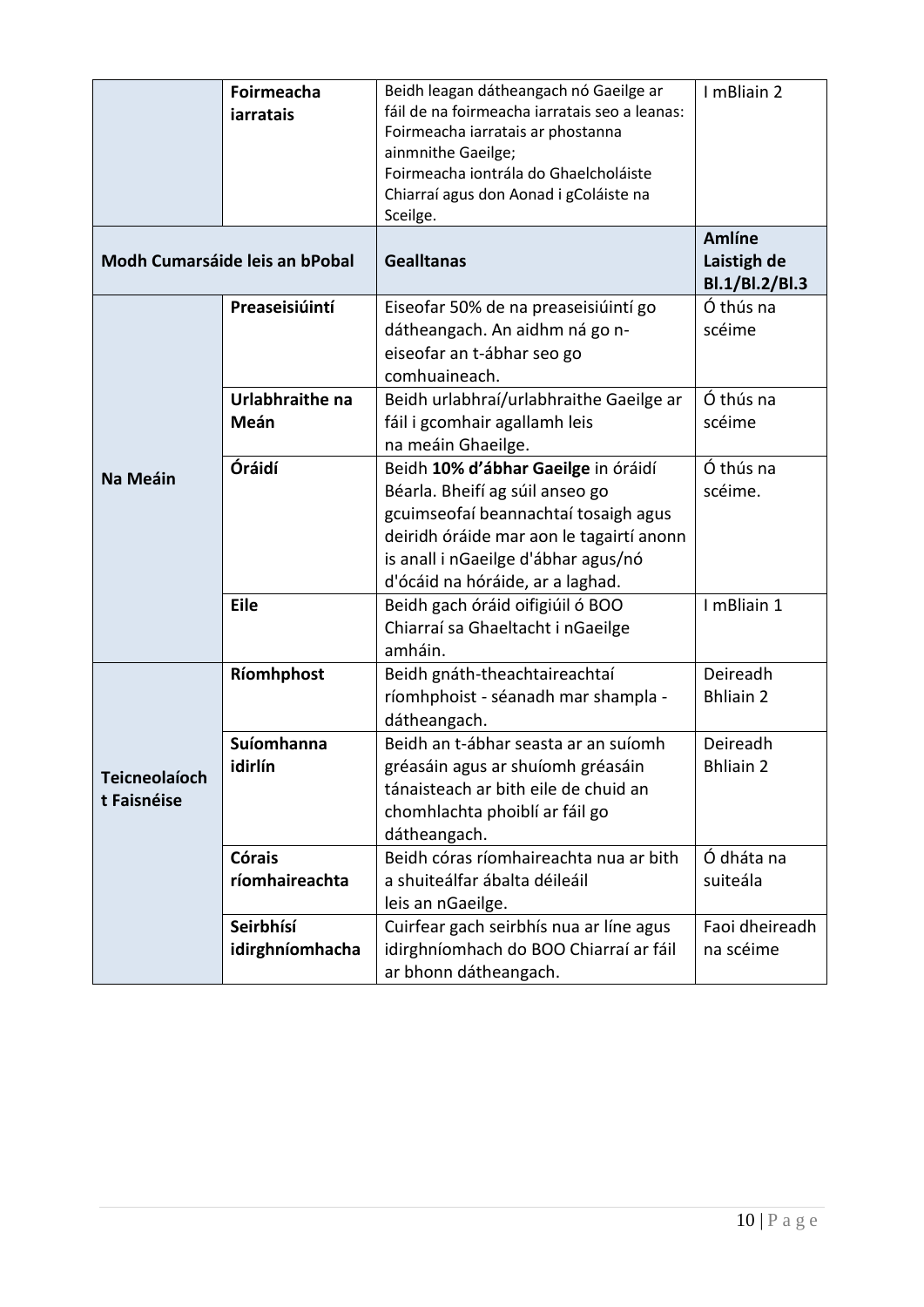| Modh Cumarsáide leis an<br>bPobal |             | <b>Gealltanas</b>                                                                                                                                                                                                        | <b>Amlíne</b><br>Laistigh de<br>Bl.1/Bl.2/Bl.3 |
|-----------------------------------|-------------|--------------------------------------------------------------------------------------------------------------------------------------------------------------------------------------------------------------------------|------------------------------------------------|
|                                   | <b>Eile</b> | Beidh ráiteas fáiltithe an<br>Phríomhfheidhmeannaigh ar an suíomh<br>idirlín Boird ar fáil go dátheangach agus<br>dearbhófar tiomantas an Bhoird do chur i<br>bhfeidhm ghealltanais scéim an Bhoird<br>san fháiltiú sin. | Deireadh<br><b>Bhliain 1</b>                   |
|                                   | Cruinnithe  | Nuair a theastaíonn, tionólfar cruinnithe<br>sa Ghaeltacht i nGaeilge, le<br>haistriúchán comhuaineach i mBéarla,<br>mar is cuí.                                                                                         | Go leanúnach                                   |
| Gaeltacht                         |             | Cuirfear fáilte roimh ionchur i nGaeilge<br>agus i mBéarla ag cruinnithe poiblí a<br>eagraíonn an comhlacht poiblí nó a<br>eagraítear thar a cheann.                                                                     |                                                |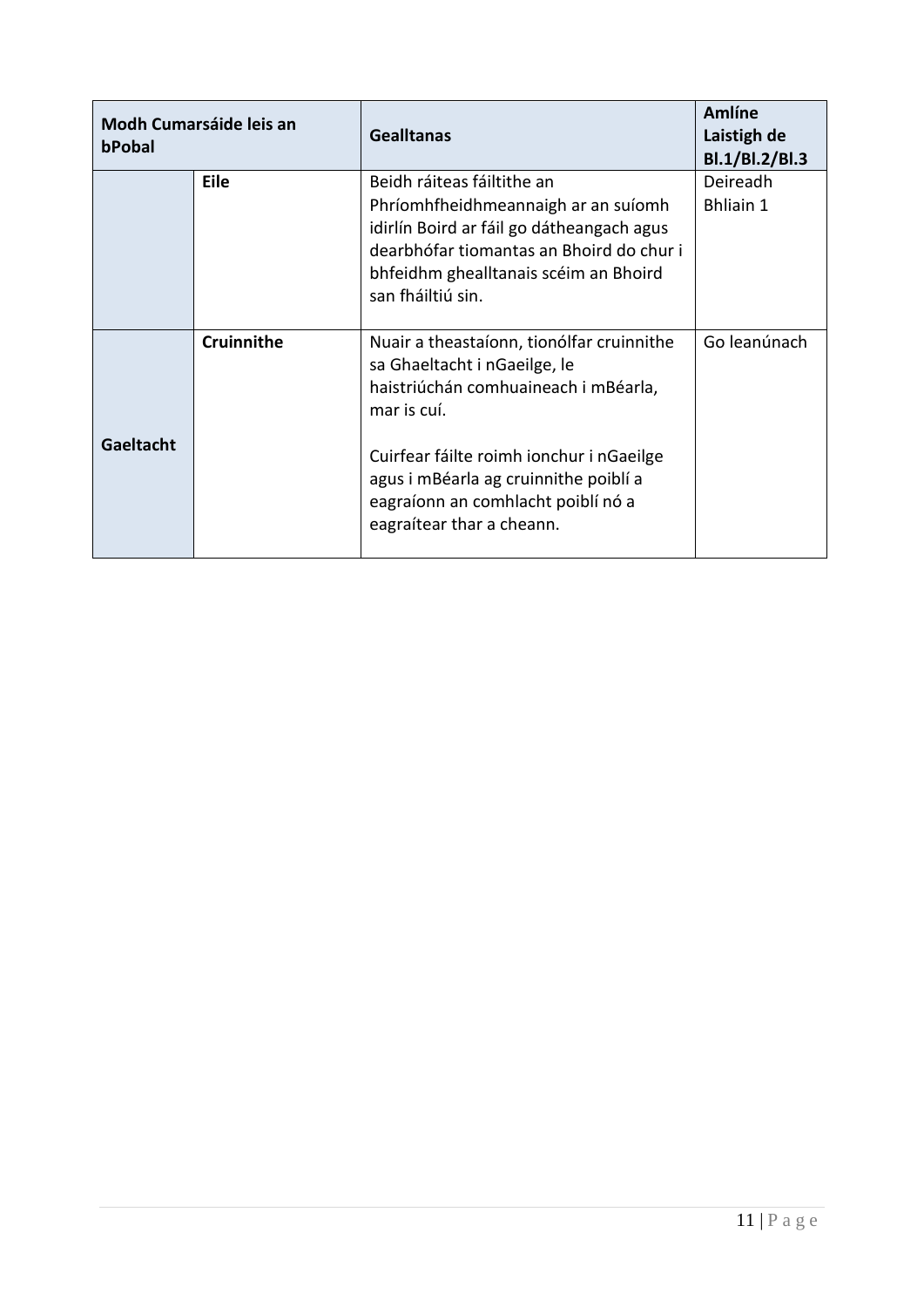## **Caibidil 5: Ag Feabhsú Soláthar Seirbhísí i nGaeilge sa Ghaeltacht**

Ag feabhsú soláthar seirbhísí i gceantair Ghaeltachta agus ag cinntiú go ndéanfar teanga oibre den Ghaeilge in oifigí suite sa Ghaeltacht faoi dháta áirithe.

| Cur síos ar na seirbhísí sa<br>Ghaeltacht                                                                                                                                                                                                                                                                                                                                                                   | <b>Gealltanas</b>                                                                                                                                                                                                                                                                                                             |  | <b>Amlíne</b><br>Laistigh de<br>Bl.1/Bl.2/Bl.3          |
|-------------------------------------------------------------------------------------------------------------------------------------------------------------------------------------------------------------------------------------------------------------------------------------------------------------------------------------------------------------------------------------------------------------|-------------------------------------------------------------------------------------------------------------------------------------------------------------------------------------------------------------------------------------------------------------------------------------------------------------------------------|--|---------------------------------------------------------|
|                                                                                                                                                                                                                                                                                                                                                                                                             | Níl ionad buan ag BOO Chiarraí sa Ghaeltacht faoi láthair                                                                                                                                                                                                                                                                     |  |                                                         |
| Cuireann BOO Chiarraí<br>seirbhís Oideachais Bunata<br>Aosach ar fáil sa Daingean                                                                                                                                                                                                                                                                                                                           | An Tionscnamh um Fhilleadh ar an<br>Oideachas (Cúrsa leibhéal 5 FETAC<br>Level 5 i gCúram Leanaí)<br>• Cúrsaí Oideachais Pobail éagsúla<br>Cúrsaí i dTacaíocht Cúram Sláinte<br>QQI Leibhéal 5 i gcomhar le<br>Comhchoiste Ghaeltacht Uíbh<br>Ráthaigh<br>Cuirtear cúrsaí litearthachta ar fáil i<br>nGaeilge agus i mBéarla. |  | Go leanúnach                                            |
|                                                                                                                                                                                                                                                                                                                                                                                                             | An Ghaeilge mar theanga oibre sna hoifigí lonnaithe sa Ghaeltacht                                                                                                                                                                                                                                                             |  |                                                         |
|                                                                                                                                                                                                                                                                                                                                                                                                             | <b>Gealltanas</b>                                                                                                                                                                                                                                                                                                             |  | <b>Amlíne</b><br>Laistigh de Bl.1/Bl.2/Bl.3             |
| Níl ionad buan ag BOO Chiarraí sa Ghaeltacht faoi láthair. Dá<br>mbunófaí ionad ann is í an teanga oibre a bheadh ann ná an<br>Ghaeilge.                                                                                                                                                                                                                                                                    |                                                                                                                                                                                                                                                                                                                               |  | Faoi réir cheadú na Roinne<br>Oideachais agus Scileanna |
| Beidh comhfhreagras a bhaineann le pobal na Gaeltachta i<br>nGaeilge amháin nó dátheangach.                                                                                                                                                                                                                                                                                                                 |                                                                                                                                                                                                                                                                                                                               |  | Ó thosach na scéime                                     |
| Tá cúrsaí á soláthar sa Ghaeltacht faoi láthair trí mheán an<br>Bhéarla agus na Gaeilge. Aithníonn BOO Chiarraí go bhfuil<br>deis ann freastal ar an éileamh atá sa cheantar ar chúrsaí<br>breisoideachais trí mheán na Gaeilge agus tá an BOO meáite<br>ar thaighde a dhéanamh ar na réimsí spéise atá ag daoine a<br>mhaireann sa Ghaeltacht agus ar theagascóirí oiriúnacha a<br>aithint sna réimsí sin. |                                                                                                                                                                                                                                                                                                                               |  |                                                         |

## **Gealltanais sa Ghaeltacht**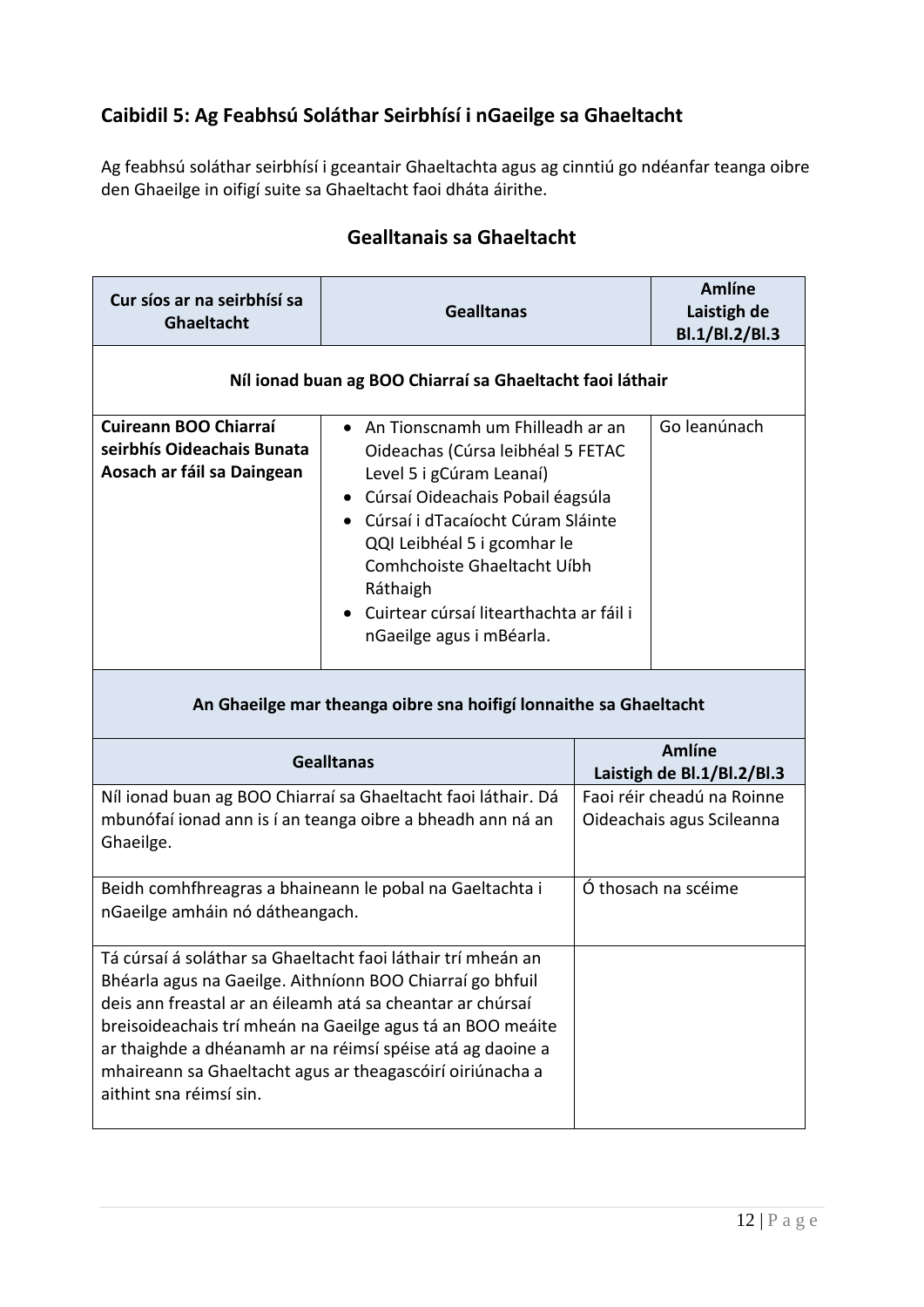## **Caibidil 6: Ag Feabhsú Inniúlacht sa Ghaeilge**

#### **6.1 Earcaíocht**

Is é earcú foirne le scileanna cumasacha Gaeilge i ngach réimse d'obair BOO Chiarraí an príomhbhealach a bheidh ann chun barr feabhais a chur ar infhaighteacht seirbhísí i nGaeilge. Beidh aird ag ár bpolasaí earcaíochta, atá faoi réir an chreata de nósanna imeachta comhaontaithe náisiúnta d'earcaíocht, ar an ngá chun inniúlacht Gaeilge a fheabhsú ar bhonn céimnithe.

Cuirfear pacáiste ionduchtúcháin ina mbeidh cóip dár scéim chomhaontaithe, ar fáil do gach ball foirne chun a chinntiú go mbeidh siad ar an eolas faoinár ngealltanais faoin reachtaíocht.

#### **6.2 Oiliúint agus Forbairt**

Tá BOO Chiarraí tiomanta deiseanna a chur ar fáil don fhoireann chun freastal ar chúrsaí oiliúna Gaeilge atá creidiúnaithe go cuí, de réir ár n-acmhainní. Cuirfear an fhoireann iomlán ar an eolas faoi áiseanna/dheiseanna chun a n-inniúlacht sa Ghaeilge a fheabhsú.

| Ag feabhsú inniúlacht<br>sa Ghaeilge | <b>Gealltanas</b>                                      | <b>Amlíne</b><br>Laistigh de |
|--------------------------------------|--------------------------------------------------------|------------------------------|
|                                      |                                                        | Bl.1/Bl.2/Bl.                |
| Earcaíocht                           | Cuirfear pacáiste ionduchtúcháin ar fáil do bhaill nua | I mBliain 1                  |
| Oiliúint                             | foirne ina mbeidh cóip dár scéim chomhaontaithe.       |                              |
|                                      | Cuirfear deiseanna ar fáil chun feabhas a chur ar      | I mBliain 2                  |
|                                      | inniúlacht na foirne sa Ghaeilge.                      |                              |
|                                      |                                                        |                              |
|                                      | Déanfar socruithe cuí chun oiliúint sa Ghaeilge agus   |                              |
|                                      | teastas tástála inniúlachta a chur ar fáil don         |                              |
|                                      | fhoireann chun:                                        |                              |
|                                      |                                                        |                              |
|                                      | tacú leis an bhfoireann chun a líofacht sa             |                              |
|                                      | Ghaeilge a choimeád agus a fhorbairt,                  |                              |
|                                      |                                                        |                              |
|                                      | feabhas a chur ar chumas na foirne a n-<br>$\bullet$   |                              |
|                                      | oibleagáidí agus a riachtanais Ghaeilge i gcur         |                              |
|                                      | i gcrích a ndualgas a chomhlíonadh, agus               |                              |
|                                      |                                                        |                              |
|                                      | córas tástála inniúlachta creidiúnaithe a chur         |                              |
|                                      | ar fáil don fhoireann.                                 |                              |
|                                      |                                                        |                              |
|                                      | Cuirfear an fhoireann ar an eolas faoi acmhainní       |                              |
|                                      | teanga ar nós: www.focloir.ie, www.tearma.ie           |                              |
|                                      |                                                        |                              |
|                                      | www.teanglann.ie agus www.abair.ie chomh maith         |                              |
|                                      | le WinGléacht, an leagan leictreonach d'fhoclóir       |                              |
|                                      | Gaeilge-Béarla Uí Dhónaill.                            |                              |
|                                      |                                                        |                              |
|                                      |                                                        |                              |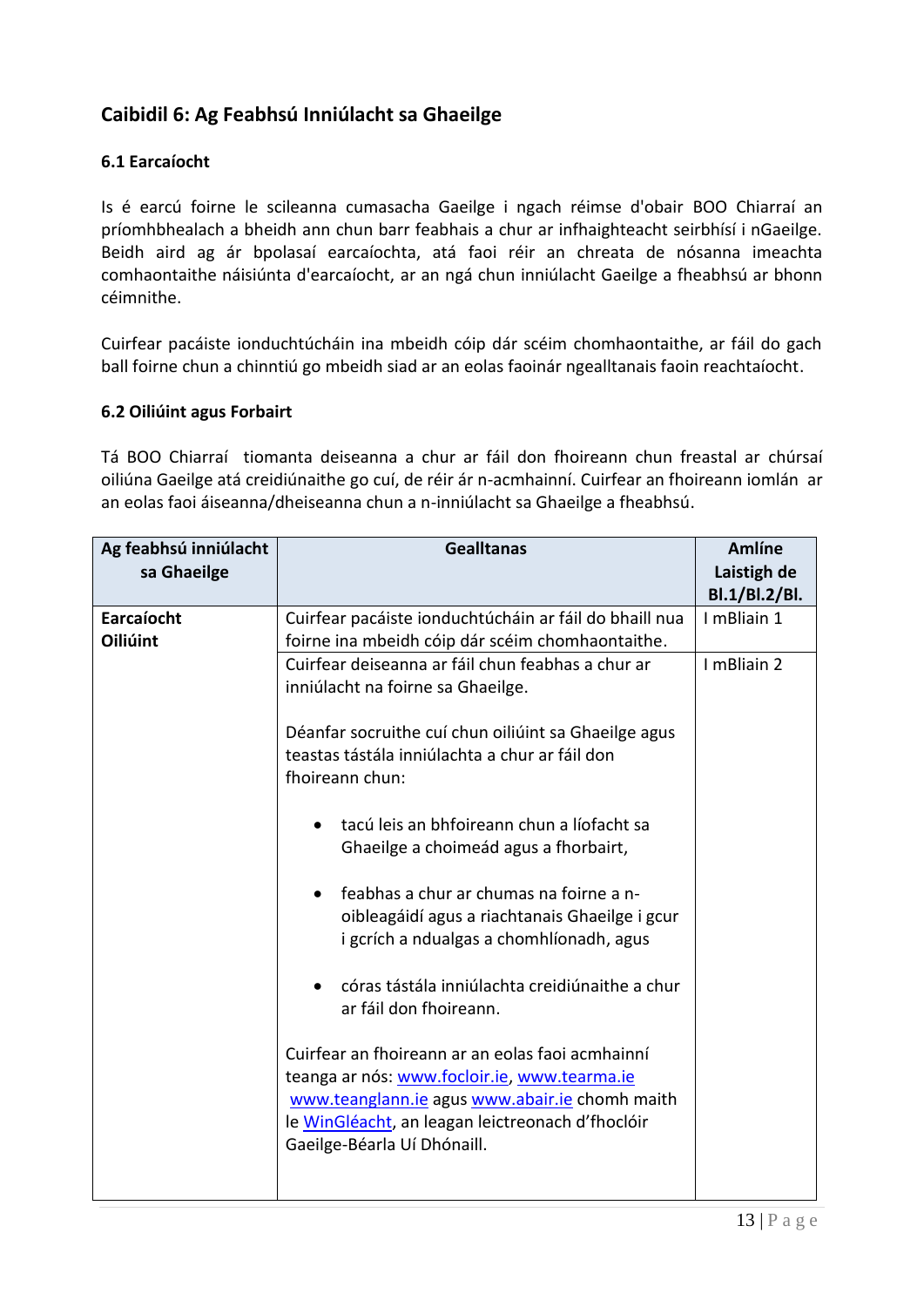| Ag feabhsú inniúlacht<br>sa Ghaeilge                                                                        | <b>Gealltanas</b>                                                                                                                                                                                              | <b>Amlíne</b><br>Laistigh de<br>Bl.1/Bl.2/Bl. |
|-------------------------------------------------------------------------------------------------------------|----------------------------------------------------------------------------------------------------------------------------------------------------------------------------------------------------------------|-----------------------------------------------|
| Rannpháirtíocht i<br>ngníomhaíochtaí<br>chun an teanga a<br>chur chun cinn /<br>Acmhainní a chur ar<br>fáil | Beidh an fhoireann ar an eolas faoi choincheap an<br>chomhaontaithe réamhghníomhaigh - ag tairiscint<br>seirbhísí go réamhghníomhach don phobal.<br>Éascófar rochtain ar eolas maidir le hacmhainní<br>teanga. | I mBliain 2                                   |
|                                                                                                             | Tairgfear agus dreasófar forbairt ghairmiúil<br>leanúnach chuí d'fhoireann riaracháin an Bhoird<br>chun an leibhéal inniúlachta sa Ghaeilge a neartú.                                                          |                                               |
| <b>Eile</b>                                                                                                 | Cuirfear póstaeir chearta teanga (ar fáil ó Oifig an<br>Choimisinéara Teanga) ar crochadh in áit shuntasach<br>i ngach oifig riaracháin agus gach ionad aitheanta<br>oideachais BOO Chiarraí.                  | Faoi<br>dheireadh na<br>scéime.               |
|                                                                                                             | Tionscnófar suirbhé foirne lena leibhéal inniúlachta<br>sa Ghaeilge a thomhais, ina dtabharfar deis dóibh<br>iad féin a rangú ó Líofa>An-<br>mhaith>Maith>Réasúnta>Lag                                         |                                               |
|                                                                                                             | larrfar ceist ar fhoirmeacha iarratais fostaíochta<br>maidir le hinniúlacht iarratasóra sa Ghaeilge agus<br>cuirfear ceist amháin ar a laghad as Gaeilge ag am<br>agallamh roghnúcháin.                        |                                               |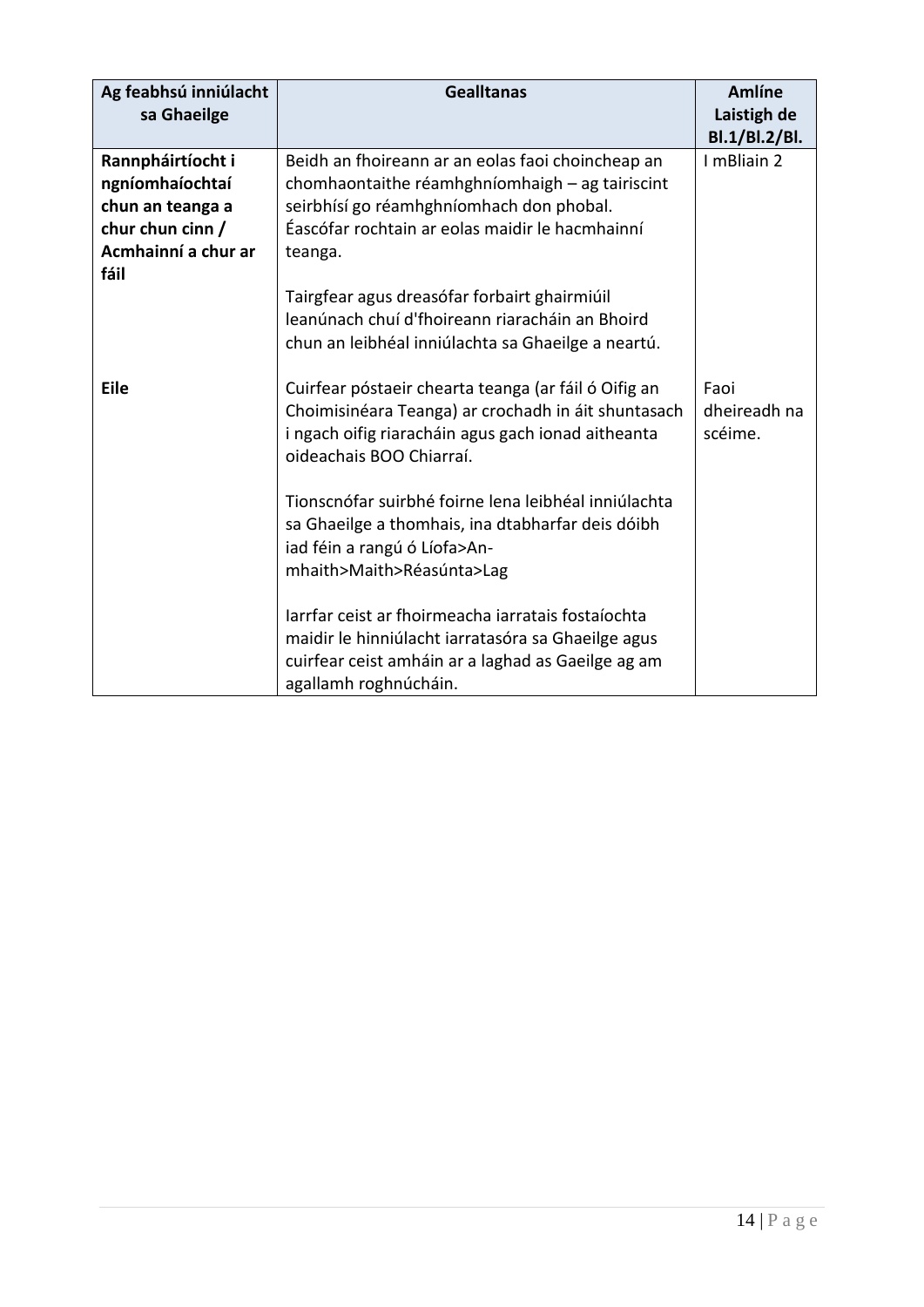#### **6.3 Poist Shainithe Ghaeilge**

Chomh maith le múinteoirí Gaeilge, tá na poist liostáilte thíos sainithe mar phoist a mbaineann riachtanas inniúlachta Gaeilge leo. Tá sé i gceist go mbeidh caighdeáin shonraithe chreidiúnaithe sa Ghaeilge bainte amach ag sealbhóirí na bpost seo i gcomhréir le cúraim an phoist. Nuair a bhí na poist seo á sainiú, tugadh aird ar leith ar phoist atá lonnaithe i gceantair Ghaeltachta agus ar phoist atá lonnaithe i gceantair lasmuigh den Ghaeltacht ach ar pobail Ghaeltachta agus/nó Ghaeilge mórán dá mbonn custaiméirí.

| Teideal an phoist                                                         | Láthair           | An pobal<br>Gaeltachta/Gaeilge ar<br>a bhfuiltear ag freastal | Comharthú den<br>chaighdeán Gaeilge a<br>theastaíonn (roghnaigh<br>ceann: tosaitheoirí,<br>meánleibhéal nó<br>ardleibhéal) |
|---------------------------------------------------------------------------|-------------------|---------------------------------------------------------------|----------------------------------------------------------------------------------------------------------------------------|
| Gaelcholáiste<br>Chiarraí<br>Príomhoide<br>Leas-phríomhoide<br>Múinteoirí | Trá Lí            | Daltaí meánscoile<br>(nach bhfuil sa<br>Ghaeltacht)           | Ardleibhéal inmhianaithe                                                                                                   |
| Múinteoirí san<br>Aonad Gaeilge i<br>gColáiste na Sceilge                 | Cathair Saidhbhín | Daltaí meánscoile (sa<br>Ghaeltacht)                          | Ardleibhéal<br>inmhianaithe                                                                                                |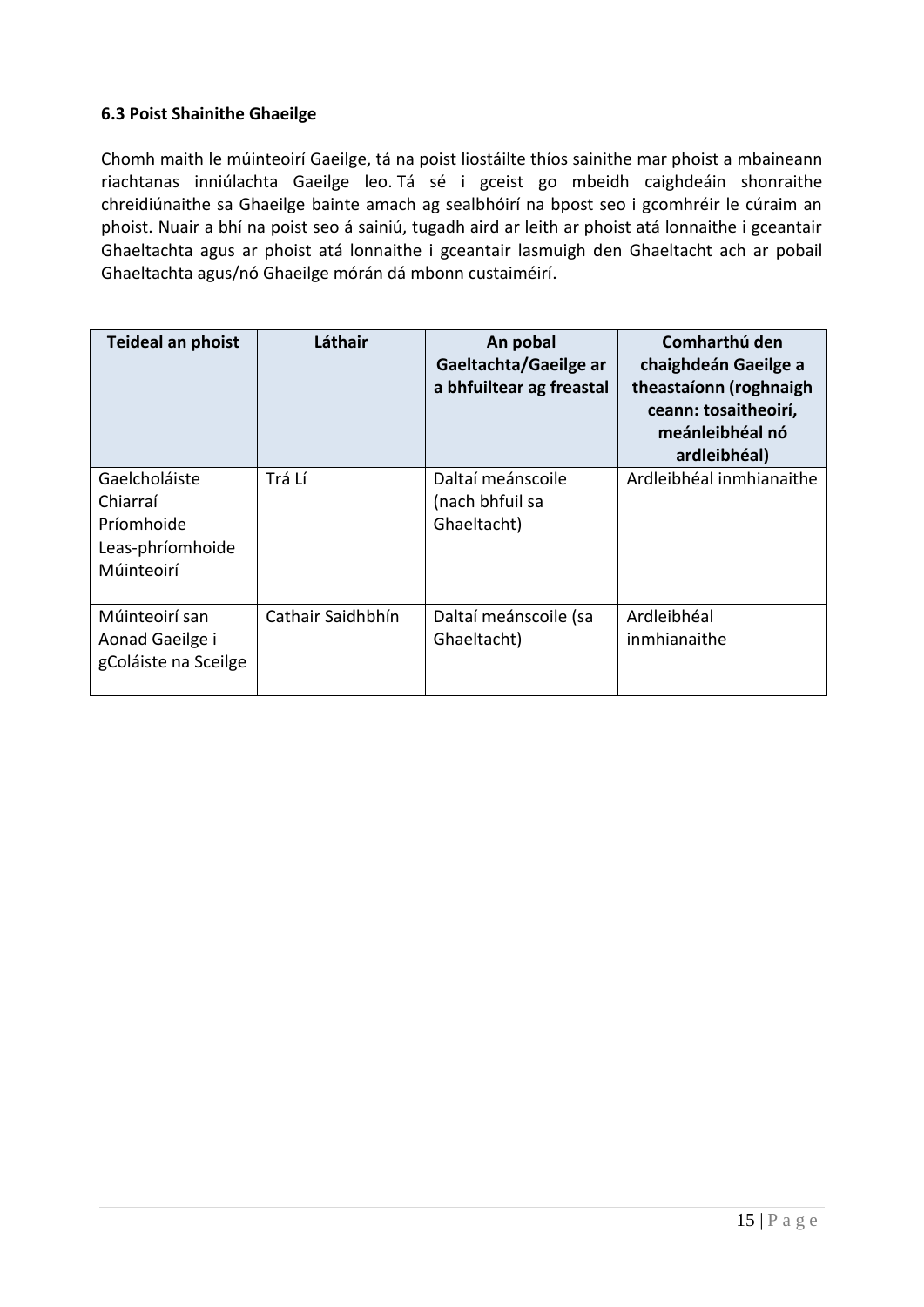## **Caibidil 7: Monatóireacht agus Athbhreithniú**

Déanfaidh **an Príomhfheidhmeannach agus an tOifigeach Gnóthaí Corparáideacha** monatóireacht agus athbhreithniú ar an scéim ar bhonn rialta**.** Is é/í Príomhfheidhmeannach BOO Chiarraí an teagmhálaí don scéim.

Beidh córas foirmiúil ar fáil chun monatóireacht a dhéanamh ar iarratais ar sheirbhísí i nGaeilge agus beidh cuntas air sin inár dTuarascáil Bhliantúil.